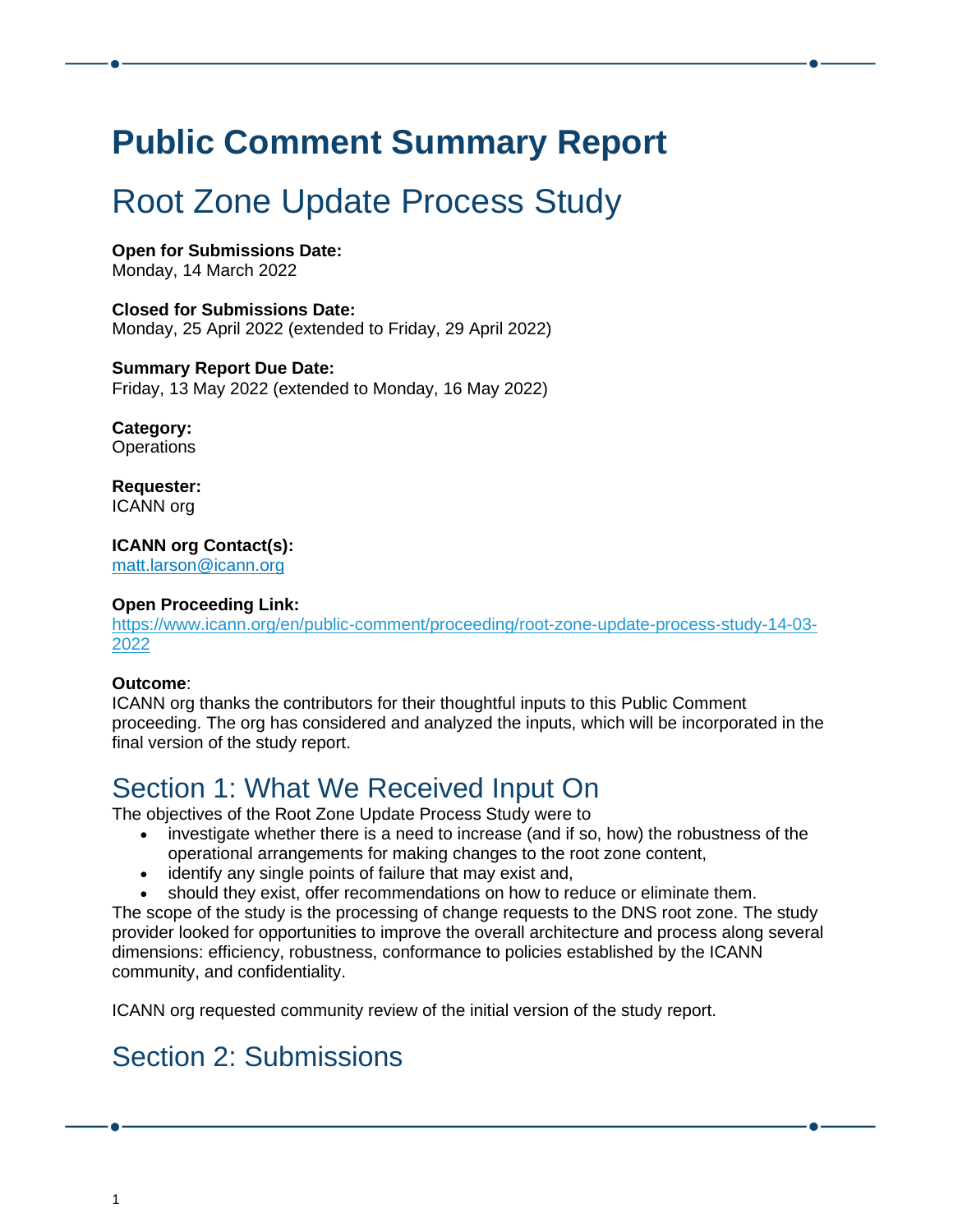| <b>Organizations and Groups:</b>    |                                  |                 |
|-------------------------------------|----------------------------------|-----------------|
| <b>Name</b>                         | <b>Submitted by</b>              | <b>Initials</b> |
| Registries Stakeholder Group (RySG) | publiccomments@rysg.info         | <b>RySG</b>     |
| Individuals:                        |                                  |                 |
| <b>Name</b>                         | <b>Affiliation (if provided)</b> | <b>Initials</b> |
| Dr. Stephen Crocker                 |                                  | <b>SC</b>       |

### Section 3: Summary of Submissions

RySG and SC both expressed general agreement with the report while offering opinions about specific portions/topics:

SC: *This is a nice piece of work. It covers a lot of ground. It is a very positive report, finding no big problems and offering a few specific recommendations for further improvement. I agree IANA does an excellent job. That said, there are areas that can be improved*

RySG: *The Registries Stakeholder Group (RySG) thanks JAS and IANA for the comprehensive study of the Root Zone Update Process and well-considered report… Overall, we find general agreement with the set of recommendations. While we don't disagree with the recommendations we do want to note that not all of them may be necessary and some could have some unintended consequences.*

RySG suggested that several of the report recommendations should be considered "optional" to avoid unintended consequences.

SC stated that *it would be helpful to have a section that introduces the IANA operation and the Root Zone Update Process.*

SC recommended that *the authority and responsibility of each defined role should be documented explicitly, perhaps in the form of [a table].*

SC recommended that ICANN/IANA *initiate a study on how to fortify the root zone update process against an abrupt, forceful, out of policy change to the root zone [such as Government interaction]*

SC recommended that *the RZERC should be invoked to study glue record coordination and recommend improvements.*

SC made several additional detailed recommendations that agreed with and amplified portions of the report.

## Section 4: Analysis of Submissions